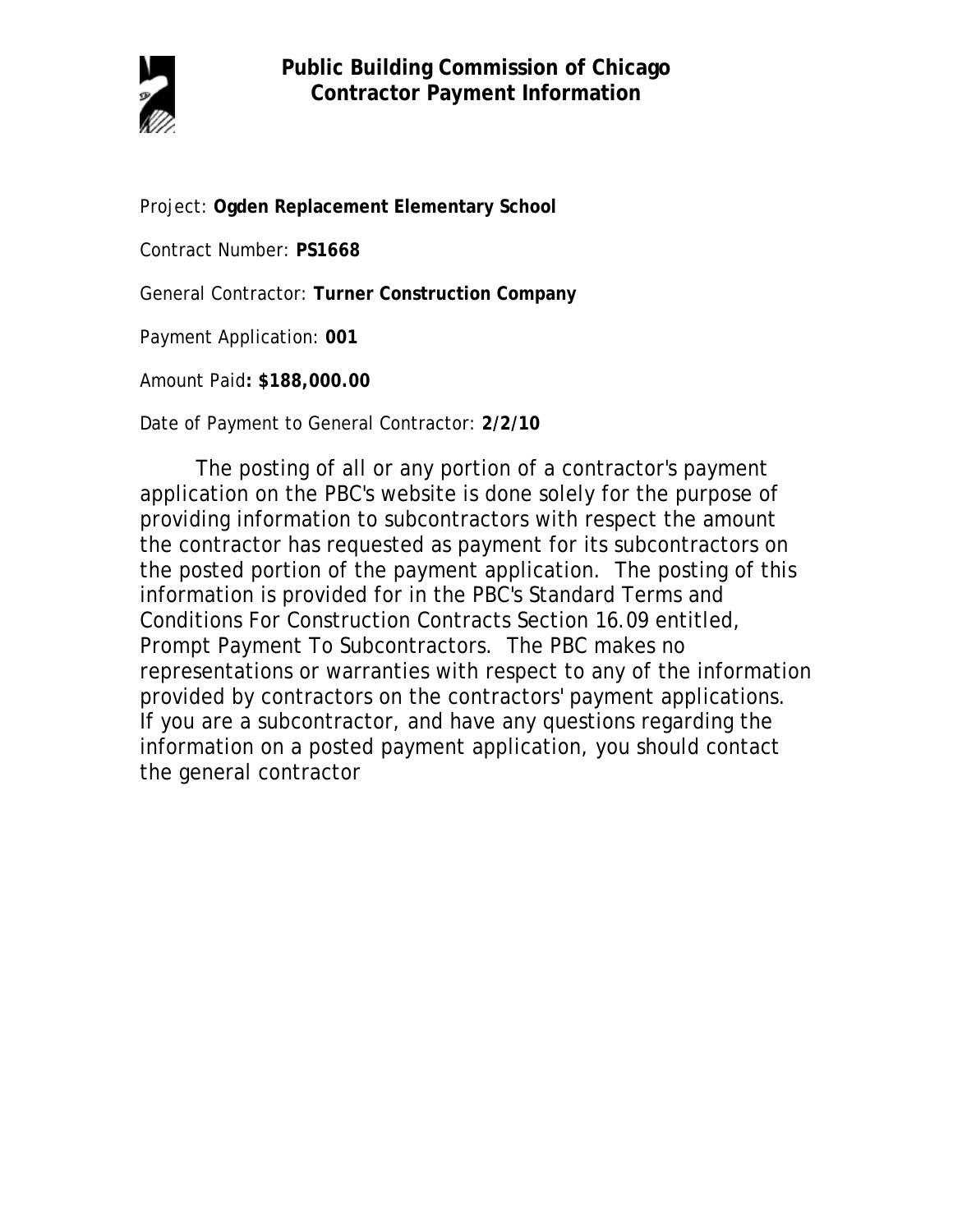## **PUBLIC BUILDING COMMISSION OF CHICAGO**

## **EXHIBIT S**

### CERTIFICATE OF ARCHITECT - ENGINEER

| Date:<br><b>January 20, 2010</b>                                                                                                                                                                                                                                                                                                                               |                                                                                                                                                                                                                                                                   |              |  |  |
|----------------------------------------------------------------------------------------------------------------------------------------------------------------------------------------------------------------------------------------------------------------------------------------------------------------------------------------------------------------|-------------------------------------------------------------------------------------------------------------------------------------------------------------------------------------------------------------------------------------------------------------------|--------------|--|--|
| <b>Odgen Replacement Elementary School</b><br>Project:                                                                                                                                                                                                                                                                                                         |                                                                                                                                                                                                                                                                   |              |  |  |
| To: Public Building Commission of Chicago<br>In accordance with Resolution No.<br>, relating to the \$<br>the Commission and to its Trustee, that:                                                                                                                                                                                                             | adopted by the Public Building Commission of Chicago on<br>Revenue Bonds issued by the Public Building Commission of Chicago for the financing of this project (and all terms used herein shall have the same meaning as in said Resolution), I hereby certify to |              |  |  |
|                                                                                                                                                                                                                                                                                                                                                                | 1. Obligations in the amounts stated herein have been incurred by the Commission and that each item thereof is a proper charge<br>against the Construction Account and has not been paid; and                                                                     |              |  |  |
| 2. No amount hereby approved for payment upon any contract will, when added to all amounts previously paid upon such<br>contract, exceed 90% of current estimates approved by the Architect - Engineer until the aggregate amount of payments withheld<br>equals 5% of the Contract Price (said retained funds being payable as set forth in said Resolution). |                                                                                                                                                                                                                                                                   |              |  |  |
| THE CONTRACTOR                                                                                                                                                                                                                                                                                                                                                 | <b>Turner Construction Company (Chicago)</b>                                                                                                                                                                                                                      |              |  |  |
| <b>FOR</b><br>is now entitled to the sum of                                                                                                                                                                                                                                                                                                                    | <b>Odgen Replacement Elementary School</b><br>\$188,000.00                                                                                                                                                                                                        |              |  |  |
| ORIGINAL CONTRACT PRICE<br><b>ADDITIONS</b><br><b>DEDUCTIONS</b><br>NET ADDITION OR DEDUCTION<br>ADJUSTED CONTRACT PRICE                                                                                                                                                                                                                                       | \$16,806,962.00<br>\$0.00<br>\$0.00<br>\$0.00<br>\$16,806,962.00                                                                                                                                                                                                  |              |  |  |
| TOTAL AMOUNT EARNED                                                                                                                                                                                                                                                                                                                                            |                                                                                                                                                                                                                                                                   | \$188,000.00 |  |  |
| TOTAL RETENTION                                                                                                                                                                                                                                                                                                                                                |                                                                                                                                                                                                                                                                   | \$0.00       |  |  |
| a) Reserve Withheld @ 10% of Total Amount Earned, but<br>not to exceed 1% of Contract Price<br>b) Liens and Other Withholding<br>c) Liquidated Damages Withheld                                                                                                                                                                                                | \$0.00<br>\$0.00<br>\$0.00                                                                                                                                                                                                                                        |              |  |  |
| TOTAL PAID TO DATE (Include this Payment)                                                                                                                                                                                                                                                                                                                      |                                                                                                                                                                                                                                                                   | \$188,000.00 |  |  |
| LESS: AMOUNT PREVIOUSLY PAID                                                                                                                                                                                                                                                                                                                                   |                                                                                                                                                                                                                                                                   | \$0.00       |  |  |
| AMOUNT DUE THIS PAYMENT                                                                                                                                                                                                                                                                                                                                        |                                                                                                                                                                                                                                                                   | \$188,000.00 |  |  |
| C. Rocco Castellano                                                                                                                                                                                                                                                                                                                                            | Date: 01/20/2010                                                                                                                                                                                                                                                  |              |  |  |
| Architect - Engineer                                                                                                                                                                                                                                                                                                                                           |                                                                                                                                                                                                                                                                   |              |  |  |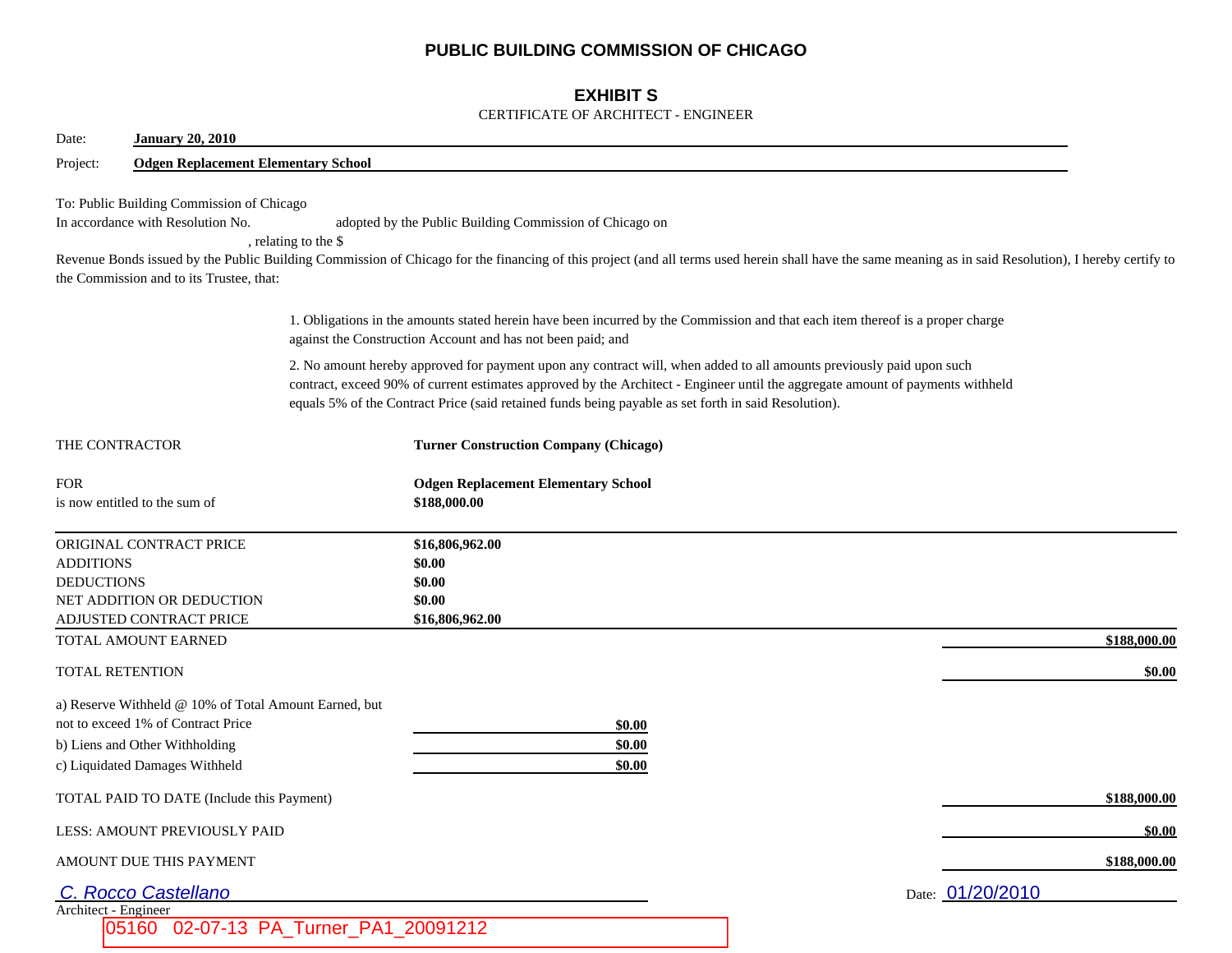# **EXHIBIT A**

## **(1 of 3) CONTRACTOR'S SWORN STATEMENT AND AFFIDAVIT FOR PARTIAL PAYMENT**

| <b>STATE OF Illinois</b> |          |
|--------------------------|----------|
|                          | $\{SS\}$ |
| <b>COUNTY OF Cook</b>    |          |

The affiant, being first duly sworn on oath, deposes and says that he/she is **Project Executive**, of **Turner Construction Company (Chicago)**, an **Illinois** corporation, and duly authorized to make this Affidavit in behalf of said corporation, and for him/herself individually; that he/she is well acquainted with the facts herein set forth and that said corporation is the Contractor with the PUBLIC BUILDING COMMISSION OF CHICAGO, Owner, under Contract No. **1632400** dated the **24th day of November, 2009**, for (describe nature of work)

#### **General Construction**

for (designate Project and Location)

#### **Odgen Replacement Elementary School**

#### **24 W. Walton, Chicago, Illinois 60610**

**·** that the following statements are made for the purpose of procuring a partial payment of

#### **One hundred eighty eight thousand**

#### **\$188,000.00**

under the terms of said Contract;

**·** that the work for which payment is requested has been completed, free and clear of any and all claims, liens, charges, and expenses of any kind or nature whatsoever and in full compliance with the Contract Documents and the requirements of said Owner under them;

**·** that for the purposes of said Contract, the following persons have been contracted with, and have furnished or prepared materials, equipment, supplies, and services for, and having done labor on said improvement;

**·** that the respective amounts set forth opposite their names is the full amount of money due and to become due to each of them respectively;

**·** that this statement is a full, true, and complete statement of all such persons and of the full amount now due and the amount heretofore paid to each of them for such labor, materials, equipment, supplies, and services, furnished or prepared by each of them to or on account of said work, as stated:

| <b>NAME</b><br>and<br><b>ADDRESS</b>                                                                                 | <b>TYPE</b><br><b>OF</b><br><b>WORK</b> | <b>TOTAL</b><br><b>CONTRACT</b><br><b>INCLUDE</b><br>C.O.'s | <b>TOTAL</b><br><b>WORK</b><br><b>COMPLETE</b> | <b>LESS</b><br><b>RETENTION</b><br><b>(INCLUDE)</b><br><b>CURRENT)</b> | <b>LESS</b><br><b>NET</b><br><b>PREVIOUSLY</b><br><b>PAID</b> | <b>NET</b><br><b>DUE</b><br><b>THIS</b><br><b>PERIOD</b> | <b>BALANCE</b><br><b>TO</b><br><b>BECOME</b><br><b>DUE</b> |
|----------------------------------------------------------------------------------------------------------------------|-----------------------------------------|-------------------------------------------------------------|------------------------------------------------|------------------------------------------------------------------------|---------------------------------------------------------------|----------------------------------------------------------|------------------------------------------------------------|
| 20000                                                                                                                | Subcontractor/Materials                 |                                                             |                                                |                                                                        |                                                               |                                                          |                                                            |
| Thatcher Foundations.<br>Inc.,                                                                                       | Earth Retention                         | 522,221.00                                                  | 0.00                                           | 0.00                                                                   | 0.00                                                          | 0.00                                                     | 522,221.00                                                 |
| John Keno & Company,<br>8608 West Catalpa Ave.,<br>Suite 808,<br>Chicago, Illinois 60656                             | Excavation                              | 1,324,392.00                                                | 0.00                                           | 0.00                                                                   | 0.00                                                          | 0.00                                                     | 1,324,392.00                                               |
| <b>Revcon Construction</b><br>Corporation,<br>500 Industrial Drive,<br>Prairie View, Illinois<br>60069               | <b>Caissons</b>                         | 1,478,763.00                                                | 0.00                                           | 0.00                                                                   | 0.00                                                          | 0.00                                                     | 1,478,763.00                                               |
| Reliable Contracting &<br>Equipment Co.,                                                                             | <b>Site Utilities</b>                   | 268,192.00                                                  | 0.00                                           | 0.00                                                                   | 0.00                                                          | 0.00                                                     | 268,192.00                                                 |
| To Be Let                                                                                                            | unlet                                   | 3,582,122.00                                                | 0.00                                           | 0.00                                                                   | 0.00                                                          | 0.00                                                     | 3,582,122.00                                               |
| To Be Let                                                                                                            | unlet                                   | 2,379,399.00                                                | 0.00                                           | 0.00                                                                   | 0.00                                                          | 0.00                                                     | 2,379,399.00                                               |
| To Be Let                                                                                                            | unlet                                   | 991,702.00                                                  | 0.00                                           | 0.00                                                                   | 0.00                                                          | 0.00                                                     | 991,702.00                                                 |
| To Be Let                                                                                                            | unlet                                   | 3,814,795.00                                                | 0.00                                           | 0.00                                                                   | 0.00                                                          | 0.00                                                     | 3,814,795.00                                               |
| <b>Turner Construction</b><br>Company (Chicago),<br>55 East Monroe Street,<br>Suite 3100,<br>Chicago, Illinois 60603 | Subguard                                | 35,239.00                                                   | 0.00                                           | 0.00                                                                   | 0.00                                                          | 0.00                                                     | 35,239.00                                                  |
| To Be Let                                                                                                            | lunlet                                  | 603,175.00                                                  | 0.00                                           | 0.00                                                                   | 0.00                                                          | 0.00                                                     | 603,175.00                                                 |
|                                                                                                                      | <b>Subtotal Subcontractor/Materials</b> | 15,000,000.00                                               | 0.00                                           | 0.00                                                                   | 0.00                                                          | 0.00                                                     | 15,000,000.00                                              |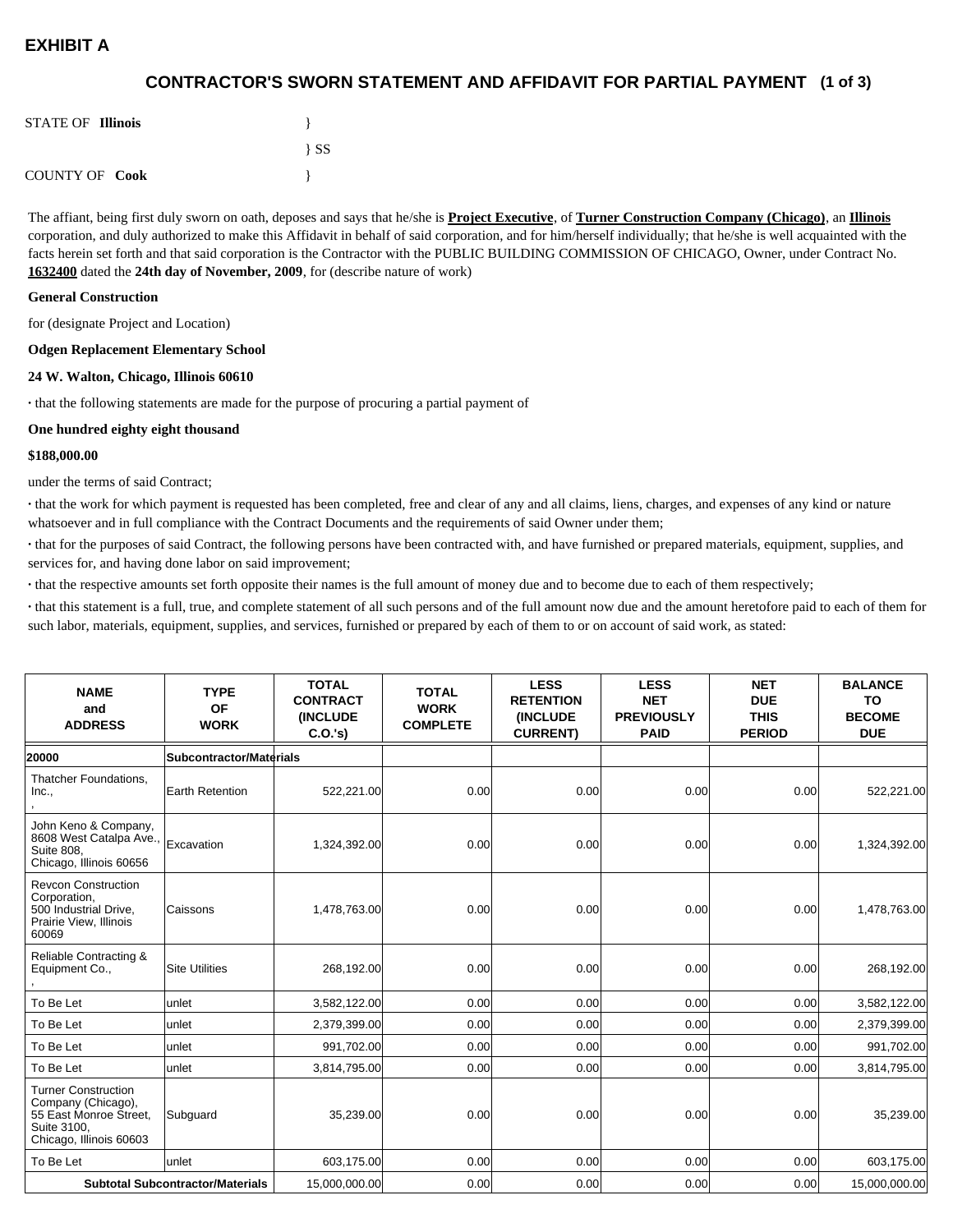# **EXHIBIT A**

### **(2 of 3) CONTRACTOR'S SWORN STATEMENT AND AFFIDAVIT FOR PARTIAL PAYMENT**

| <b>NAME</b><br>and<br><b>ADDRESS</b>                                                                                 | <b>TYPE</b><br>OF<br><b>WORK</b>                                                      | <b>TOTAL</b><br><b>CONTRACT</b><br><b>(INCLUDE)</b><br>C.O.'s | <b>TOTAL</b><br><b>WORK</b><br><b>COMPLETE</b> | <b>LESS</b><br><b>RETENTION</b><br><b>(INCLUDE)</b><br><b>CURRENT)</b> | <b>LESS</b><br><b>NET</b><br><b>PREVIOUSLY</b><br><b>PAID</b> | <b>NET</b><br><b>DUE</b><br><b>THIS</b><br><b>PERIOD</b> | <b>BALANCE</b><br>TO<br><b>BECOME</b><br><b>DUE</b> |
|----------------------------------------------------------------------------------------------------------------------|---------------------------------------------------------------------------------------|---------------------------------------------------------------|------------------------------------------------|------------------------------------------------------------------------|---------------------------------------------------------------|----------------------------------------------------------|-----------------------------------------------------|
| 80000                                                                                                                | General<br><b>Conditions and</b><br>Fees                                              |                                                               |                                                |                                                                        |                                                               |                                                          |                                                     |
| Pinto Construction,<br>7225 W. 105th Street,<br>Palos Hills, Illinois 60465                                          | Site Logisitcs                                                                        | 261,135.00                                                    | 0.00                                           | 0.00                                                                   | 0.00                                                          | 0.00                                                     | 261,135.00                                          |
| <b>Turner Construction</b><br>Company (Chicago),<br>55 East Monroe Street,<br>Suite 3100,<br>Chicago, Illinois 60603 | Not-To-Exceed<br>General<br>ConditionCM Fee<br>(2%)Fixed General<br><b>Conditions</b> | 1,395,827.00                                                  | 88,000.00                                      | 0.00                                                                   | 0.00                                                          | 88,000.00                                                | 1,307,827.00                                        |
| <b>Subtotal General Conditions and Fees</b>                                                                          |                                                                                       | 1,656,962.00                                                  | 88,000.00                                      | 0.00                                                                   | 0.00                                                          | 88,000.00                                                | 1,568,962.00                                        |
| 90000                                                                                                                | Preconstruction<br>Services                                                           |                                                               |                                                |                                                                        |                                                               |                                                          |                                                     |
| <b>Turner Construction</b><br>Company (Chicago),<br>55 East Monroe Street,<br>Suite 3100,<br>Chicago, Illinois 60603 | Preconstruction<br>Services                                                           | 150,000.00                                                    | 100,000.00                                     | 0.00                                                                   | 0.00                                                          | 100,000.00                                               | 50,000.00                                           |
|                                                                                                                      | <b>Subtotal Preconstruction Services</b>                                              | 150,000.00                                                    | 100,000.00                                     | 0.00                                                                   | 0.00                                                          | 100,000.00                                               | 50,000.00                                           |